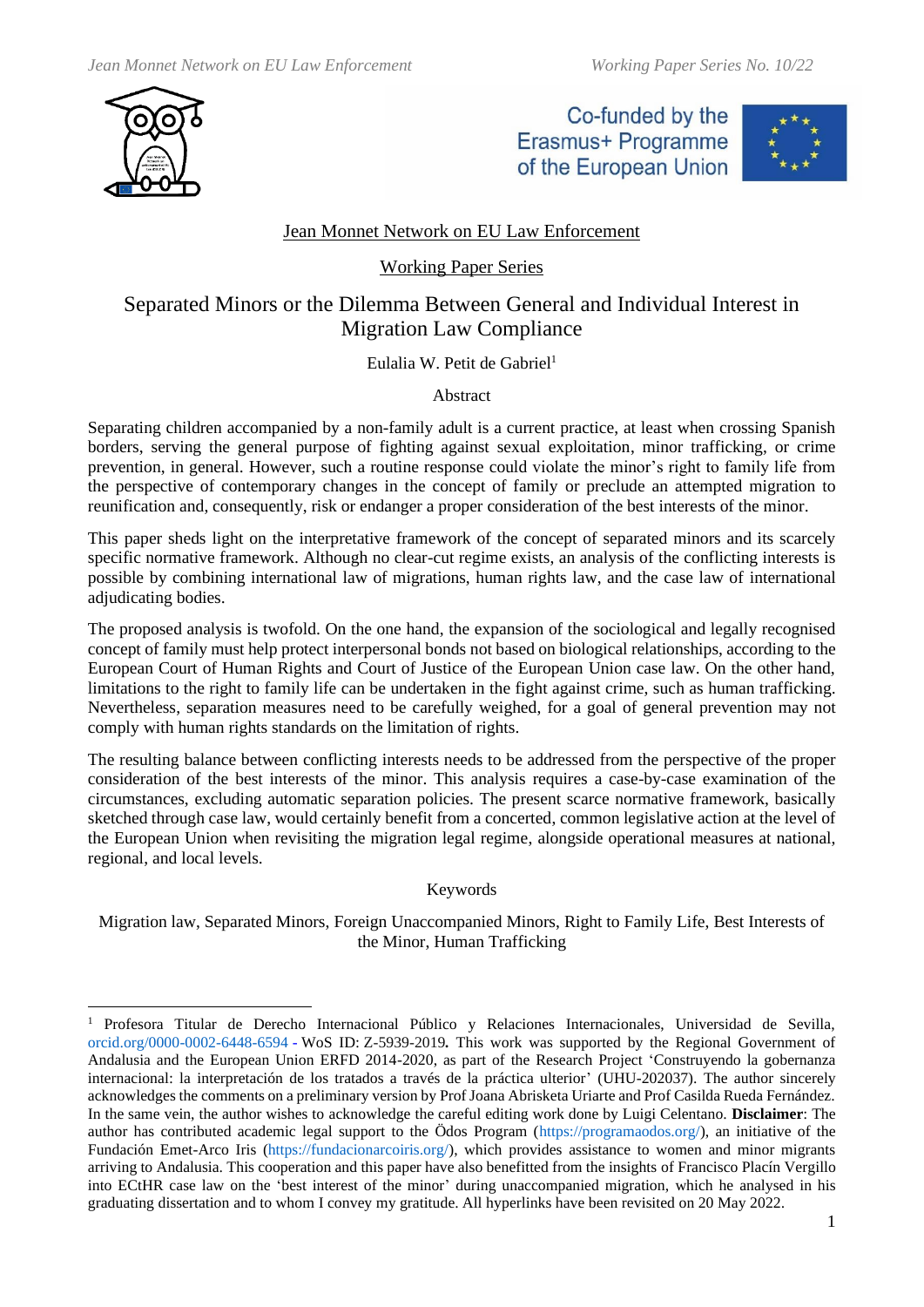#### I. Separated Minors: The Distinct Situation of Migrant Children without a Specific Legal Framework

Unaccompanied foreign minors are a widely studied category in migration studies and law, while 'separated minors' are not.<sup>2</sup> Throughout this work, 'separated minor' will be used to refer to an underage person migrating together with an adult who is not biologically or legally related as 'parent' or 'guardian'. Without a specialized regime, separated minors are generally considered in both legal documents and practice – international and domestic – as part of the broader category of foreign unaccompanied migrant children. Hence, as a current practice direction and policy, they are allegedly 'protected' through separation from the accompanying adult when crossing the borders of European Union Member States. This separation measure is generally meant to shield the separated minors from human trafficking and similar crimes, out of general public interest (public safety, crime prevention), and considering it an abstract realisation of the best interests of the minor. While this grants the minor a specific and, apparently, more protective regime, which can be generally perceived as an individual gain, an automatic response endangers a proper consideration of the individual interests of the minor and rejects contemporary and structural changes in the concept of family. A more balanced approach to compliance should be stressed in order to avoid cases in which the minor, through this separation, suffers from a violation of their right to family life. Consequently, this research will highlight the need for a set of rules or, at the very least, clarifying guidelines, that could accompany the never-ending reform of EU migration legislation to abide by human rights standards concerning separated migrant minors.

Some current cases may illustrate the specificity of the situation of these separated children. An immigrant man who lives illegally in France intends to reunite with his son. The child travels from Africa, where the minor lived with his mother, in the company of the father's new partner, a legal immigrant woman. When crossing the Spanish border, the child and stepmother are separated because they do not have a legal or biological bond, despite the letter of acquiescence that the biological mother provided the son with for the purpose of travelling to France. The child currently remains under governmental custody, whereas the stepmother was allowed to continue her travel. The biological father and mother remain unable to reach their son, who lacks legal documents to travel, and there is no readmission agreement between the countries. A second situation is that of a minor and their family leaving their country of origin together: after all adults perish during a sea crossing, the minor is taken care of by a third fellow countryman or woman doing the same journey, with whom the minor is not biologically related. A third case is represented by those minors travelling with an adult considered, in a broad sense, 'family' in their original culture, whom upon arrival to EU shores is found to be neither biologically nor legally related to the minor. A fourth case is that of minors travelling with an adult with whom they share a legal bond in the country of origin, which is not known or recognised in EU legislation, such as the Algerian *kafala*. A fifth case is that of a newborn travelling with their commissioning parents from a third country, where surrogate motherhood took place, to an EU country where the contract is void and surrogate parenthood is not yet recognised.

As stated above, there is no legally binding definition of a separated minor in international law. Nevertheless, the very concept has been defined in soft law international documents. General Comment No. 6 (2005) of the United Nations Committee on the Rights of the Child (CRC) on the Treatment of Unaccompanied and Separated Children Outside their Country of Origin states that

'Separated children' are children, as defined in article 1 of the Convention, who have been separated from both parents, or from their previous legal or customary primary caregiver, but not necessarily from other relatives. These may, therefore, include children accompanied by other adult family members.<sup>3</sup>

As such, it is clearly differentiated from the concept of 'unaccompanied children' (also called unaccompanied minors) – namely, 'children, as defined in article 1 of the Convention, who have been separated from both

<sup>&</sup>lt;sup>2</sup> Some attention has been given to the topic by the European Union Agency for Fundamental Rights (FRA). See *Separated, Asylum-Seeking Children in European Union Member States* (Publications Office of the European Union 2011); *Current Migration Situation in the EU: Separated Children* (Publications Office of the European Union 2016). Nevertheless, neither policy definition nor legislative action has been adopted at EU or domestic level since.

<sup>3</sup> CRC/GC/2005/6 para 8.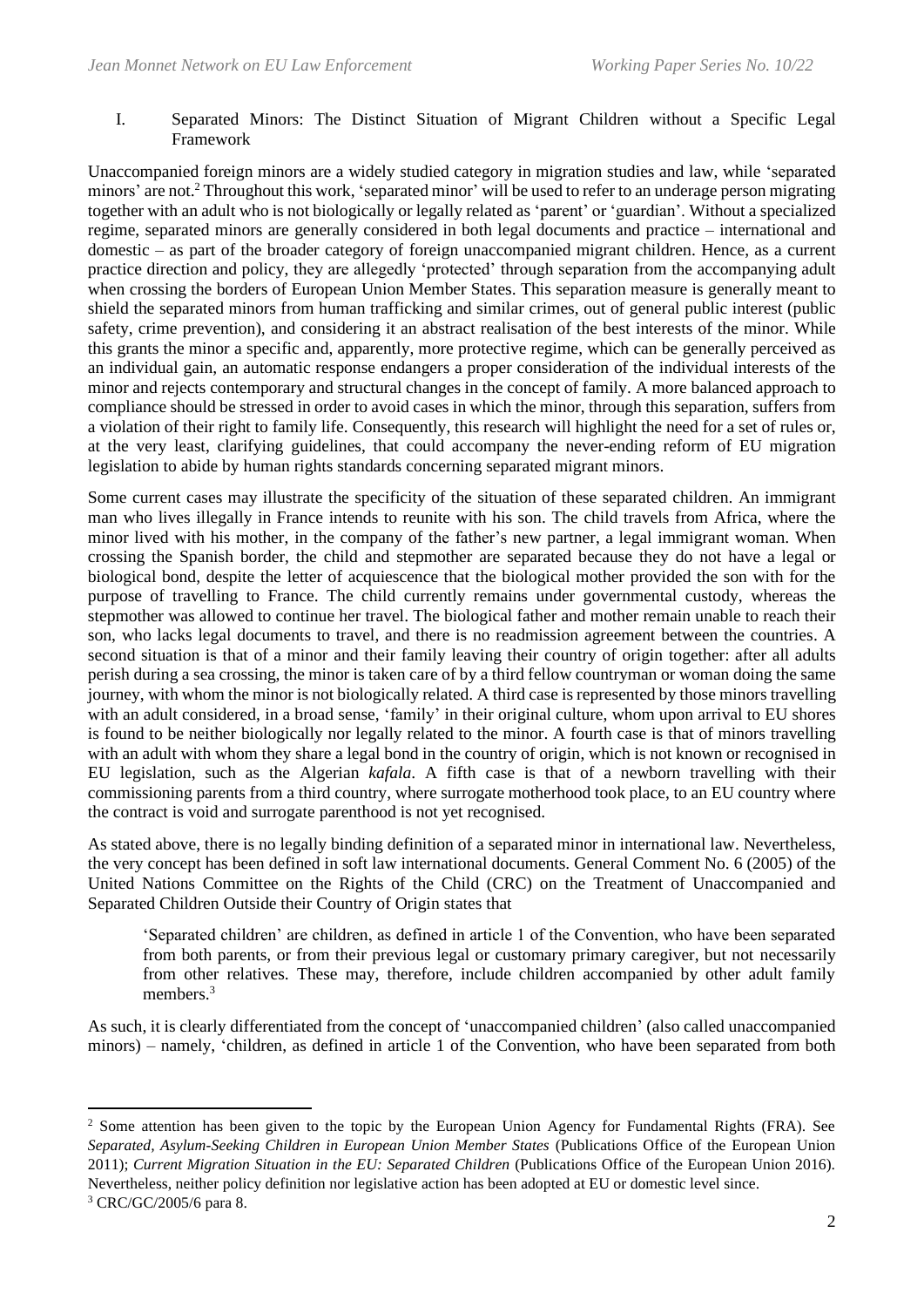parents and other relatives and are not being cared for by an adult who, by law or custom, is responsible for doing so'. 4

The same differentiation is also made by the Inter-American Court of Human Rights<sup>5</sup> and the United Nations High Commissioner for Refugees (UNHCR). <sup>6</sup> Furthermore, the duality has been acknowledged in the Joint General Comment No. 3 (2017) of the Committee on the Protection of the Rights of All Migrant Workers and Members of Their Families (CMW) and No. 22 (2017) of the CRC on the general principles regarding the human rights of children in the context of international migration;<sup>7</sup> the Joint General Comment No. 4 (2017) of the CMW and No. 23 (2017) of the CRC on state obligations regarding the human rights of children in the context of international migration in countries of origin, transit, destination, and return;<sup>8</sup> and finally the United Nations' 2018 Global Compact for Safe, Orderly and Regular Migration.<sup>9</sup>

Divergently, domestic law lacks a specific definition of separated minors, referring to the broader condition of unaccompanied minors as a protective and special regime,<sup>10</sup> excluding an appropriate recollection of diversified statistics or rules for a specific regime.<sup>11</sup> The undisputed application of the unaccompanied minors regime, transferring the child to the state care system, is elicited without verifying the precise nature and scope of the relationship between the minor and the accompanying adult.<sup>12</sup> Were this to amount to a 'family' relationship or put at risk the family ties of the child in a third country, a different action other than automatic separation should be adopted. Therefore, attention needs to be given to the expanding case law updating interpersonal links as the cornerstone to determine the child's right to a family and its limits. For this, we shall turn to the Court of Justice of the European Union (CJEU) and the European Court of Human Rights (ECtHR) case law – their decisions being final and binding upon EU Member States.<sup>13</sup>

#### II. A European Case Law–Based Approach to Separated Children's Protection

Both international and domestic law fail to provide a common definition of the family link requirement to consider a child 'duly' accompanied or 'travelling with family'. While GC 6 CRC refers to separated children

<sup>4</sup> Ibid., para 7.

<sup>&</sup>lt;sup>5</sup> Rights and Guarantees of Children in the Context of Migration and/or in Need of International Protection, Advisory Opinion OC [21/14,](https://www.refworld.org/cases,IACRTHR,54129c854.html) Inter-American Court of Human Rights Series A No 21 (19 August 2014) para 49, as requested by the Argentine Republic, the Federative Republic of Brazil, the Republic of Paraguay, and the Oriental Republic of Uruguay.

<sup>6</sup> See UN High Commissioner for Refugees (UNHCR), *2021 UNHCR Best Interests Procedure Guidelines: Assessing and Determining the Best Interests of the Child* (United Nations High Commissioner for Refugees 2021) 12 [<https://www.refworld.org/docid/5c18d7254.html>](https://www.refworld.org/docid/5c18d7254.html).

<sup>7</sup> CMW/C/GC/3-CRC/C/GC/22 paras 5, 9, 32, 33, 36, 38, 40, and 42.

<sup>8</sup> CMW/C/GC/4-CRC/C/GC/23 paras 8, 13, 16, 17, 27, 30, 34, 39, and 40.

<sup>9</sup> UNGA Res 73/195 (11 January 2019) UN Doc A/RES/73/195, paras 15, 23, 24, 27, and 28.

<sup>&</sup>lt;sup>10</sup> In EU law, see Article 2 (1) of Council Directive 2011/95/EU of 13 December 2011 on standards for the qualification of third-country nationals or stateless persons as beneficiaries of international protection, for a uniform status for refugees or for persons eligible for subsidiary protection, and for the content of the protection granted (recast) [2011] OJ L 337  $\langle$ https://data.europa.eu/eli/dir/2011/95/oj>; and Article 2.e, Council Directive 2013/33/EU of 26 June 2013 laying down standards for the reception of applicants for international protection (recast) [2013] OJ L 180  $\lt$ https://data.europa.eu/eli/dir/2013/33/oj>. Other EU migration rules, outside the especial protection regime are equally restrictive. For Spanish legislation, see article 189, Real Decreto 557/2011, de 20 de abril, por el que se aprueba el Reglamento de la Ley Orgánica 4/2000, sobre derechos y libertades de los extranjeros en España y su integración social, tras su reforma por Ley Orgánica 2/2009, BOE 103, 30 April 2011 [<https://www.boe.es/eli/es/rd/2011/04/20/557/con>](https://www.boe.es/eli/es/rd/2011/04/20/557/con). <sup>11</sup> European Union Agency for Fundamental Rights*, Current Migration Situation in the EU: Separated Children*

<sup>(</sup>December 2016) 2–3.

<sup>&</sup>lt;sup>12</sup> Fundación Abogacía Española, *La protección en Europa de 'menores separados' de su acompañante adulto en movimientos migratorios* (2019) 5–6.

<sup>13</sup> For an analysis of the concept of family in Article 17 ICCPR, see William Schabas and Manfred Nowak, *U. N. Covenant on Civil and Political Rights: Nowak's CCPR Commentary* (3rd rev edn, N. P. Engel 2019) 475–484; and for its interpretation by human rights treaty bodies, mainly the Human Rights Committee (HRC) and the CRC, see Frances Nicholson, *The Right to Family Life and Family Unity of Refugees and Others in Need of International Protection and the Family Definition Applied* (2nd edn, United Nations High Commissioner for Refugees 2018) 16–18 [<https://www.unhcr.org/5a8c40ba1.pdf>](https://www.unhcr.org/5a8c40ba1.pdf). For the concept of family in UNHCR practice, see ibid 34–36.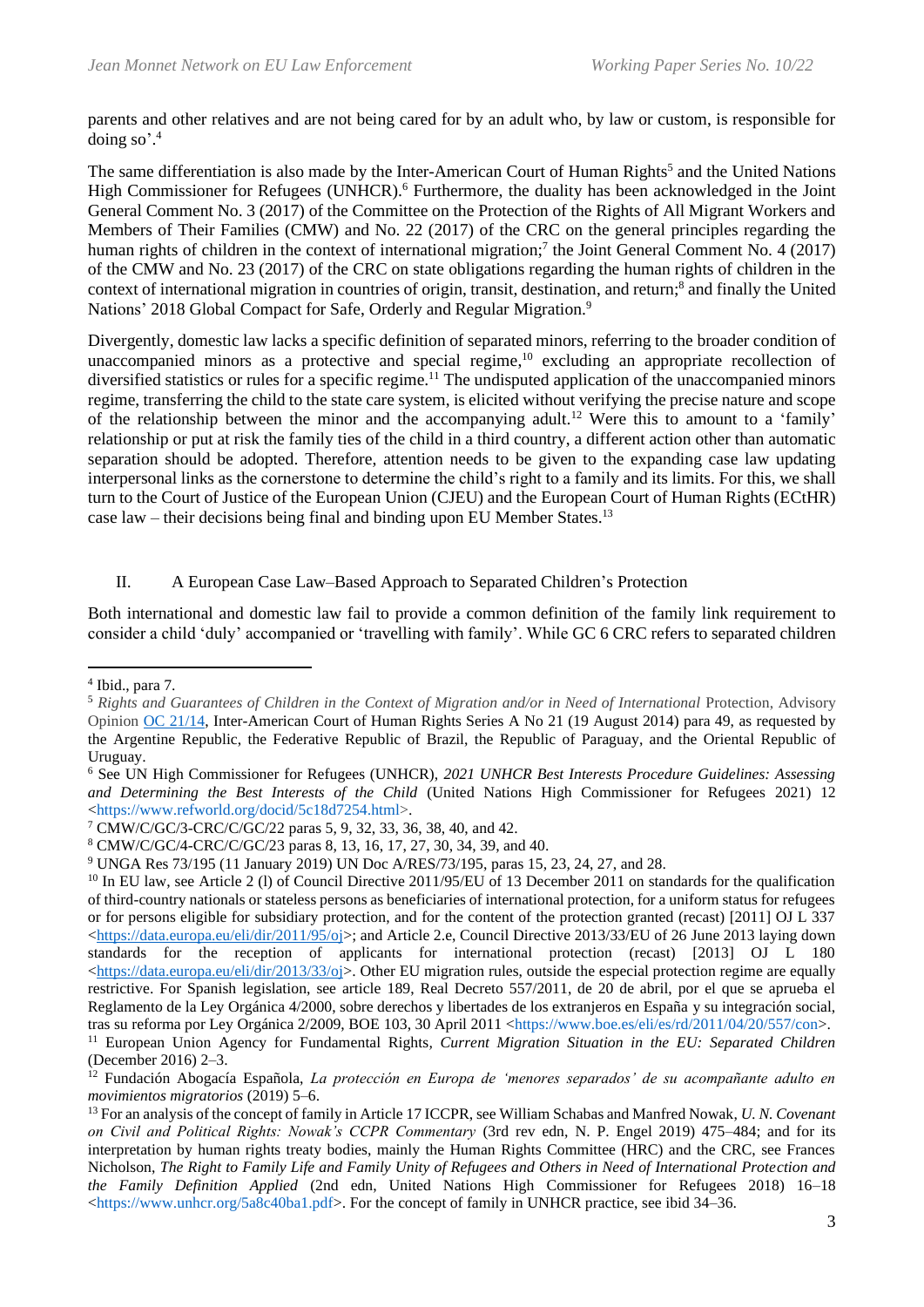as those accompanied by 'other relatives' or 'other family members' different from parents or the 'legal or customary primary caregiver', EU law ignores the separated children concept and considers unaccompanied children any minor arriving without 'an adult responsible for him or her whether by law or by the practice of the Member State concerned'. As such, any other family relation as regards the state of origin is not to be considered at all when defining the status of the minor. Nevertheless, European Courts have broadened the family bond concept. This should restrain the unaccompanied minor regime, excluding certain situations in which we are before 'separated children' cases and not truly unaccompanied minors.

### a. The Child's Right to a Family Depends on the Definition of Family

The European law concept of family is quite restrictive and conventional<sup>14</sup> compared to the long tradition of a non-formal approach to family in ECtHR case law.<sup>15</sup> For the last fifteen years, the ECtHR has recognised family ties protected by Article 8 of the European Convention of Human Rights (ECHR) between minors and adults not sharing a legal or biological bond when the relationship is genuine.<sup>16</sup> This court, and in the same vein the CJEU,<sup>17</sup> considers that the family link is a de facto question rather than a legal one; authorities should thus verify the existence of a real relationship – one of dependence and care. The factors to be weighed up are the role played by the adults and the closeness, duration, and quality of the bond.<sup>18</sup> Once verified, the relationship must be respected and protected.<sup>19</sup> Nevertheless, no unique legal model for a family bond or relationship exists according to ECtHR case law, which allows states a wide margin of appreciation. Therefore, the case law of the international tribunals is of paramount importance to determine whether a specific tie is already considered protected by family boundaries.

Surrogate motherhood cases are among the new situations the ECtHR has analysed whereby a minor may cross borders accompanied by an adult who is not legally or biologically related (as in the separated minor concept mentioned above). First and foremost, the ECtHR has never been confronted with a claim introduced by a biological mother against any of the states involved (either the state where the surrogacy takes place or the state to where the intended parents fly with the child). Second, the ECtHR has always been concerned with the rights of the child born in a surrogacy relationship. Thus, the Court has underlined the need for protection of the child's right to an identity and a family, as per Article 8 ECHR.

There are only two surrogate motherhood cases where minors have been separated from their intended parents when arriving at their home country. In both cases, there were no biological bonds between the child and the intended parents and no legal bond according to the home state. In *Paradiso e Campanelli*, national authorities considered the child 'in a state of abandonment for the purposes of the law' and gave him in adoption with a new identity, although there were publicly commissioned reports of the strong commitment of the intended parents to the welfare of the child. This case was first decided by a chamber that found that there was a de

<sup>14</sup> ibid 19–20; European Union Agency for Fundamental Rights and Council of Europe*, Handbook on European Law Relating to the Rights of the Child* (2022) 207–2012.

<sup>15</sup> As a starting point, see *Marckx v Belgium* App no [6833/74](https://hudoc.echr.coe.int/eng#{%22appno%22:[%226833/74%22]}) [\(ECtHR, 19 June 1979\)](https://hudoc.echr.coe.int/eng?i=001-57534) paras 30–34.

<sup>16</sup> *Wagner and J M W L v Luxembourg* App no [76240/01](https://hudoc.echr.coe.int/eng#{%22appno%22:[%2276240/01%22]}) [\(ECtHR, 28 June 2007\)](https://hudoc.echr.coe.int/eng?i=001-81328) para 117; *Moretti and Benedetti v Italy* App no [16318/07](https://hudoc.echr.coe.int/eng#{%22appno%22:[%2216318/07%22]}) [\(ECtHR, 27 April 2010\)](http://hudoc.echr.coe.int/eng?i=001-98441) para 48; *Kopf and Liberda v Austria* App no [1598/06](https://hudoc.echr.coe.int/eng#{%22appno%22:[%221598/06%22]}) [\(ECHR 17 January 2012\)](http://hudoc.echr.coe.int/eng?i=001-108686) para 37; *Paradiso e Campanelli v Italia* App no [25358/12](https://hudoc.echr.coe.int/eng#{%22appno%22:[%2225358/12%22]}) (ECtHR [GC], 24 [January](http://hudoc.echr.coe.int/eng?i=001-170359) 2017) paras 148–149; *Valdís Fjölnisdóttir and Others v Iceland* App no [71552/17](https://hudoc.echr.coe.int/eng#{%22appno%22:[%2271552/17%22]}) [\(ECtHR, 18 May 2021\)](http://hudoc.echr.coe.int/eng?i=001-209992) para 59.

<sup>17</sup> C-129/18 *SM v Entry Clearance Officer, UK Visa Section* [\(CJEU \[GC\], 26 March 2019\)](https://curia.europa.eu/juris/document/document.jsf;jsessionid=E021315E03CC1D33E229103561BE4084?text=&docid=212226&pageIndex=0&doclang=EN&mode=lst&dir=&occ=first&part=1&cid=941980) paras 69–70.

<sup>18</sup> *Wagner and J M W L* para 117; *Moretti and Benedetti* its guardians, who are citizens of the Union, are called to lead a genuine family life and that that child is dependent on its guardians, the requirements relating to the fundamental right to respect for family life, combined with the obligation to take account of the best interests of the child, demand, in principle, that that child be granted a right of entry and  $(...)$  in order to enable the child to  $(...)$  live with its guardians in their host Member State', para 71. Otherwise, 'those guardians are in fact prevented from living together in that Member State because one of them is required to remain, with the child, in that child's third country of origin in order to care for the child', para 72.paras 49–50; *Kopf and Liberda* para 37; *Nazarenko v Russia* App no [38438/13](https://hudoc.echr.coe.int/eng#{%22appno%22:[%2239438/13%22]}) [\(ECtHR, 16 July 2015\)](https://hudoc.echr.coe.int/eng?i=001-156084) para 58; *Paradiso e Campanelli* paras 149, 151, and 153–154. For an analysis, see Idoia Otaegui Aizpurúa, *La relevancia del Tribunal Europeo de Derechos Humanos en la protección de los derechos del menor* (Aranzadi Thomson Reuters 2017) 152–164.

<sup>19</sup> European Court of Human Rights (ECtHR), *[Guide on Article 8 of the European Convention on Human Rights: Right](https://www.echr.coe.int/documents/guide_art_8_eng.pdf)  [to respect for private and family life, home and correspondence](https://www.echr.coe.int/documents/guide_art_8_eng.pdf)* (Council of Europe/European Court of Human Rights) para 266, and the case law referred therein. The CJEU [GC] stated in *SM* (2019) that 'In the event that it is established (…) that the child placed under the Algerian kafala system and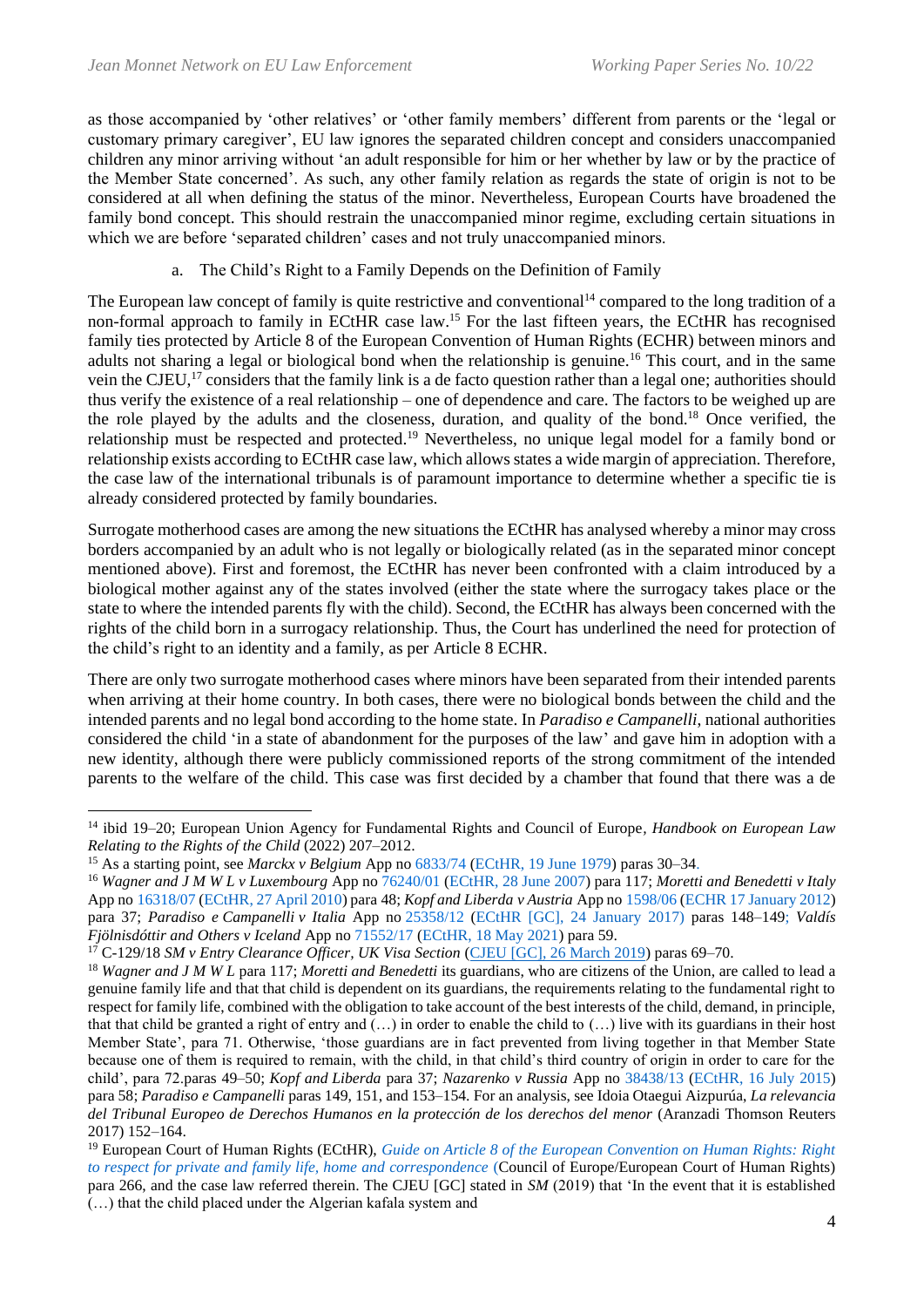facto family relationship between the intended parents and the child. The ECtHR Chamber (2015) found a violation because 'the national authorities had failed to strike the fair balance that should be maintained between the general interest and the private interests at stake', 'without any specific assessment of the child's living conditions with the applicants, and of his best interests'.<sup>20</sup> The Grand Chamber (2017) concluded otherwise, as it considered that the duration and quality of the bonds in the specific case did not amount to a de facto family bond. That said, the non-violation judgment delivered by the Grand Chamber was based on a different appreciation of facts rather than on the legal approach to the de facto family bond.<sup>21</sup> A second case has been *Valdís Fjölnisdóttir and Others v Iceland*. At arrival in Iceland, the child was considered a foreign national (the biological mother was a United States national) and an unaccompanied minor, despite travelling with the intended mothers. The minor was taken into child custody but later given in permanent foster care to one of the intended mothers (since the couple split and subsequent marriages were entered into by both intended mothers), granting equal access to the second mother. No legal adoption was allowed by Icelandic superior courts, and no legal family tie was recognised either, although nationality was granted to the child through an Act of Parliament. The ECtHR (2021) recognised the existence of de facto family bonds between the two intended mothers and the child and found no violation because, although no legal recognition of parenthood was allowed by Icelandic legislation or courts, the family bond was neither impeded nor disturbed. Considering the wide margin of appreciation granted to the States Parties to the European Convention on Human Rights concerning surrogate motherhood, the nature or specifics of the applied legal regime were not in conflict with Article 8 of the Convention.

In the same vein, the CJEU has already accepted a broad understanding of the family bond for purposes of migration and family reunification in the territory of an EU Member State. In *SM*, the Grand Chamber judgment (2019) defined a minor in *kafala* (an Algerian legal guardianship regime) not in the concept of 'direct descendant', which would require a biological or adoptive relationship, but as one of the 'other family members' of a citizen of the European Union. Notwithstanding the nuance, this legal definition allowed to recognise that, as one of the 'other family members', dependant or member of the household of the EU citizen having the primary right of residence, a minor in a *kafala* relationship should be granted entry and residence rights so as to 'maintain the unity of the family in a broader sense'. <sup>22</sup>The ECtHR had previously taken position on the matter, and the CJEU endorsed it: the *kafala* regime establishes family bonds between the minor and the caring adult, secured by Article 8 ECHR.<sup>23</sup> For the ECtHR, this Article protects the minor in *kafala* against arbitrary action by public authorities and requires those authorities, where the existence of a family bond has been proved, to enable that bond to develop and to establish legal safeguards to make it possible for the child to integrate into their family.<sup>24</sup> No separation measures should be adopted in those cases, short of violating the minor's fundamental and legal rights.

Following the aforementioned jurisprudence on surrogate parenthood and *kafala*, it needs to be concluded that there are several ties that equate to family, either de facto relations or legal bonds in origin not recognised at national level in the destination country. Consequently, protection of these ties must be ensured, as they inform the right to a family according to Article 8 ECHR. Hence, separation of a child currently holding a family bond, whether de facto or not, could amount to a violation of the European Convention of Human Rights.

b. Separation Measures May Encroach on a Minor's Family Life

The ECtHR has confronted different situations involving separated minors in the sense defined above,<sup>25</sup> concluding that there is a state obligation to carefully research the nature and scope of the family bond prior to any decision on expulsion (refoulement) or separation from the accompanying adult and to determine how those decisions would affect the child's right to family life*.* In *Mubilanzila Mayeka and Kaniki Mitunga* (2006), a five-year-old minor travelling accompanied by an uncle, both arriving from the Democratic Republic of Congo in transit to Canada, where her mother was awaiting a refugee status, was separated by Belgian

<sup>20</sup> *Paradiso e Campanelli* paras 75–87.

 $21$  ibid para 157.

<sup>22</sup> C-129/18 *SM v Entry Clearance Officer, UK Visa Section* (CJEU [\[GC\], 26 March 2019\)](https://curia.europa.eu/juris/document/document.jsf;jsessionid=E021315E03CC1D33E229103561BE4084?text=&docid=212226&pageIndex=0&doclang=EN&mode=lst&dir=&occ=first&part=1&cid=941980) paras 69–70.

<sup>23</sup> *Chbihi Loudoudi and Others v Belgium* App no [52265/10](https://hudoc.echr.coe.int/eng#{%22appno%22:[%2252265/10%22]}) [\(ECtHR, 16 December 2014\)](https://hudoc.echr.coe.int/eng?i=001-149111) para 78.

<sup>24</sup> *Harroudj v France* App no [43631/09](https://hudoc.echr.coe.int/eng#{%22appno%22:[%2243631/09%22]}) [\(ECtHR, 4 October 2012\)](https://hudoc.echr.coe.int/eng#{%22itemid%22:[%22001-113819%22]}) paras 40–4; *Chbihi Loudoudi and Others* paras 88–89. <sup>25</sup> Not surprisingly, these cases are included in the ECtHR Press Unit fact sheet on 'Unaccompanied Migrant Minors [Detention'](https://www.echr.coe.int/Documents/FS_Unaccompanied_migrant_minors_detention_ENG.pdf) (updated December 2021) and not in the one devoted to ['Accompanied Migrant Minors Detention'](https://www.echr.coe.int/Documents/FS_Accompanied_migrant_minors_detention_ENG.pdf) (updated April 2022), as there is no detached 'separated minor' category for the ECtHR Press Unit.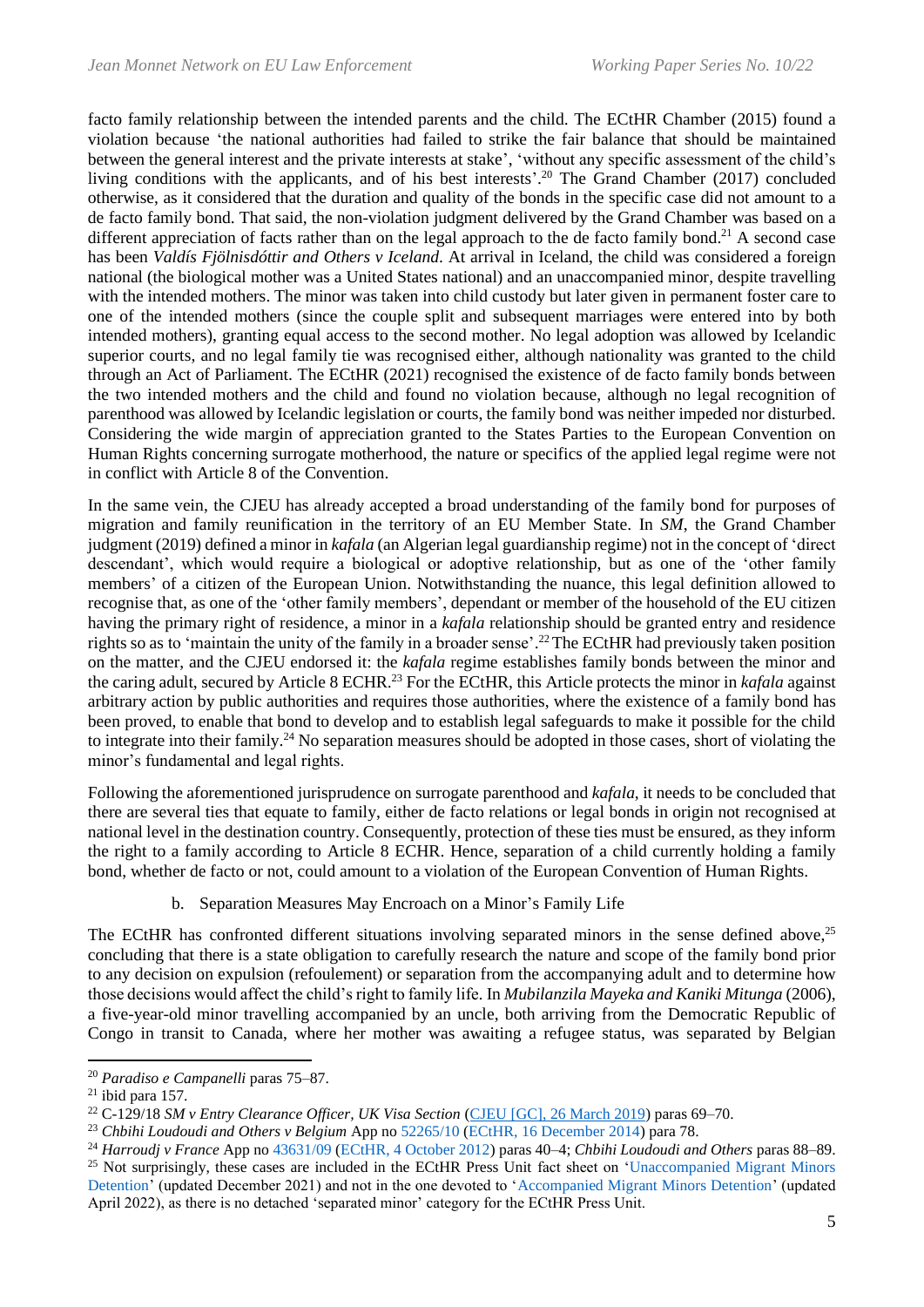authorities and deported back to the country of origin. The ECtHR found that Belgium had failed to protect the right to a family – both of the child and of the mother – under Article 8 ECHR when preventing the child to continue the travel along with her uncle. <sup>26</sup> In *Bubullima* (2010), an uncle's minor, provided with a notarised power of attorney granting custody in a third country, was not allowed to claim a regularisation permit for the child, as domestic norms only authorised legal or biological parents to act on behalf of a minor. This caused the minor to be separated and detained, awaiting expulsion. Unfortunately, the Court was not to decide on the right to a family but on the right to challenge the lawfulness of the detention before a court. Therefore, it did not elaborate on the status of the minor as an unaccompanied or separated child. <sup>27</sup> In *Rahimi* (2011), a minor escaping Afghanistan was in a detention centre in Lesbos, Greece, allegedly – according to local authorities – accompanied by an adult cousin, but alone by his own telling. Without an appointed tutor, he travelled to the mainland with the assistance of an NGO. The ECtHR accorded the utmost importance to elucidating his personal situation, as the obligations on the state would drastically differ whether he was an unaccompanied minor or not. The Court, considering the facts of the case, decided that Greece had followed a random proceeding for deciding the existence of a family tie between the minor and the accompanying adult, acknowledging a violation of Article 3 ECHR owing to the conditions to which the child was exposed.<sup>28</sup> This case underscores, on the one hand, that a bond other that parenthood (eg being a cousin) is admitted by the ECtHR for the minor not to be unaccompanied and, on the other, that the state is under an obligation to thoroughly investigate the nature of the bond between the minor and the accompanying adult before any measure is adopted. Finally, in *Moustahi* (2020), two brothers, both minors, travelled without the company of an adult family member in a *kwassa* (migrants' boat) along with other fifteen people from Comoros to Mayotte, a French overseas *département* in that archipelago, where their father resided. Upon arrival, the children were registered as travelling with a certain adult (a 'M A') and were consequently detained. The father, provided with the children's birth certificates, tried to get them released to no avail, as they were sent back to Comoros, where their grandmother took them in charge. The ECtHR found France in violation of both the parent's and the children's rights ex-Article 8 ECHR, given that the authorities should have delved into the bonds between the children and M A in order to ascertain if there truly existed a family tie.<sup>29</sup>

In sum, minors crossing borders with an adult who is not the legal parent or guardian or does not have a direct biological relationship are, nonetheless, entitled to the full respect of their right to family according to constant jurisprudence of the ECtHR and the CJEU.<sup>30</sup> That said, the right to family life may lead to maintaining the bond between the accompanying adult and the child, even when it is a temporary company aimed at restoring another family bond for the minor travelling between countries. Be that as it may, the case law underlines the fundamental obligation of national authorities to thoroughly examine the bonds between the minor and the accompanying adult before any separation, internment, or deportation measure is undertaken. The compatibility of such separation measures with the ECHR is not excluded, although this might depend on the specificities addressed in the following section.

c. A Public Interest Can Be at Stake: Fighting Against Human Trafficking and Abuses

The right to family life is not an absolute one. Restrictions are accepted both at the regional level in ECHR and EU law and at the universal level, as determined by the International Covenant on Civil and Political Rights (ICCPR). Such restrictions must satisfy a set of requirements – namely, they must serve a public interest and be provided for by the law, resulting in a necessary and proportionate restriction in the circumstances of the case to attain said goal. It is not the purpose of this paper to elaborate on these elements, which have been widely addressed in scholarly literature. Attention should only be given to the specifics of taking measures in the public interest as justification for restrictions on the right to family life of the separated minor.

<sup>26</sup> *Mubilanzila Mayeka and Kaniki Mitunga v Belgium* App no [13178/03](https://hudoc.echr.coe.int/eng#{%22appno%22:[%2213178/03%22]}) [\(ECtHR, 12 October 2006\)](https://hudoc.echr.coe.int/eng?i=001-77447) paras 75–86. On this case, see Vicente A Sanjurjo Rivo, 'La protección del desamparo de una menor inmigrante no acompañada y su familia por el Tribunal Europeo de Derechos Humanos: el caso Mubilanzila Mayeka y Kaniki Mitunga contra Bélgica' (2009) 29 Estudios Penales y Criminológicos 491.

<sup>27</sup> *Bubullima v Greece* App no [41533/08](https://hudoc.echr.coe.int/eng#{%22appno%22:[%2241533/08%22]}) [\(ECtHR, 28 October 2010\)](https://hudoc.echr.coe.int/eng?i=001-101345).

<sup>28</sup> *Rahimi v Greece* App no [8687/08](https://hudoc.echr.coe.int/eng#{%22appno%22:[%228687/08%22]}) [\(ECtHR, 5 April 2011\)](https://hudoc.echr.coe.int/eng?i=001-104366) paras 63 and 67–73.

<sup>29</sup> *Moustahi v France* App no [9347/14](https://hudoc.echr.coe.int/eng#{%22appno%22:[%229347/14%22]}) [\(ECtHR, 25 June 2020\)](https://hudoc.echr.coe.int/eng?i=001-203163) paras 111–114.

<sup>&</sup>lt;sup>30</sup> Other international human rights bodies, such as the HRC, have also adopted am extended the concept of family. See Nicholson, *The Right to Family Life and Family Unity of Refugees*.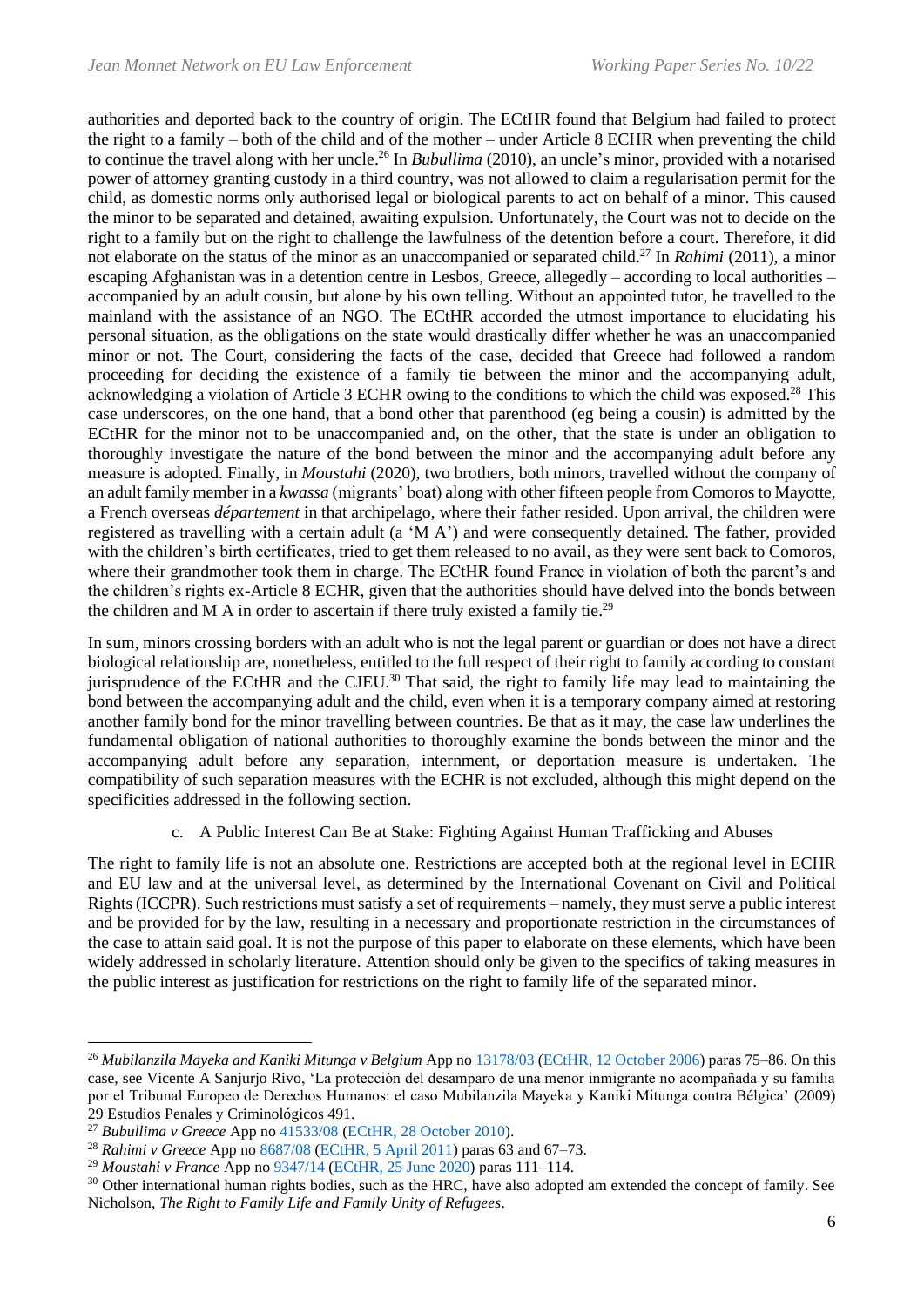According to Article 8.2 ECHR, interference with the exercise of the right to respect for family life must be based on

the interests of national security, public safety or the economic well-being of the country, for the prevention of disorder or crime, for the protection of health or morals, or for the protection of the rights and freedoms of others. 31

Prevention of crime is the public interest of choice when it comes to detention and migration policies concerning minors, whether to hinder a career into crime of unaccompanied minors arriving illegally in a country or to fight against human trafficking networks in which a minor might be caught.<sup>32</sup> Prevention probably represents the main goal for restrictive measures undertaken on unaccompanied and separated minors, which encompasses modern forms of slavery (eg sexual exploitation, domestic servitude, forced labour, recruitment of soldier children, etc.) but could also include forced adoptions or organ trafficking. It truly constitutes an objective threat to migrant minors, especially those travelling alone, as stated in the CRC GC 6 (2005, paras 50–60), the joint GC 3 CMW, GC 22 CRC (2017, paras 40–42), and the joint GC 4 CMW, GC 23 CRC (2017, paras 39–40).

Nevertheless, neither the general fear of trafficking mafias nor the overall region/country information – ie a general prevention goal – can justify a restriction of individual rights (be it the right to family life or the right to security and freedom) as a routine and rigid scheme.<sup>33</sup> Human rights instruments require, along with a general public interest justifying the nature and scope of the measure in abstract terms, a case-by-case examination of the existence of the threat and the necessity and proportionality of the measure to protect the minor against that risk, assuming this measure is comprised by the law establishing limits to the discretional powers of the state at both administrative and judicial levels.<sup>34</sup>

In that vein, the ECtHR has shown a very restrictive approach to the limitation of the right to family based on a 'pressing social need' (eg a child's separation from their family – once proved that a legally or de facto family link exists – in a migration context). The necessity requirement (restriction based on a public interest) does not accommodate other close concepts, such as 'reasonable', 'useful', or 'desirable' restrictions. The separation measure as legal restriction becomes admissible only when required by a 'pressing social need' and if proportionate to the aim pursued. Any restrictive measure at the national level must be subject to domestic judicial review, which should account for individual circumstances and risk assessment.<sup>35</sup> Although a margin of appreciation is granted to the state, the ECtHR retains the right of review over the analyses made by the national authorities.

Surprisingly, there is no extensive case law on 'trafficking in human beings' as the legitimising basis for restrictions with regard to minors in the HUDOC data base.<sup>36</sup> When examining the specific case law concerning separated children, both the CJEU and the ECtHR have seldom been confronted with these public policy restrictions to the right to family life. The CJEU in *SM* (GC 2019) stated that 'it is also necessary to take account of possible tangible and personal risks that the child concerned will be the victim of abuse, exploitation

<sup>&</sup>lt;sup>31</sup> Art. 17 ICCPR only states a general prohibition of 'arbitrary or unlawful interference with his privacy, family...', without clarifying the specific public interest under which a restriction could be implemented. For clarifications on the interpretative problems this wording brings about, see Schabas and Nowak, *U. N. Covenant on Civil and Political Rights*, 462–466.

 $32$  An analysis centred on the legal regime of detention of minors is a complementary approach to the family rights–based analysis chosen for this paper. See, in that same vein, Joanna Markiewicz-Stanny, 'The Rights of the Child and a Problem of Immigration Detention' (2020) 9 [2] Polish Review of International and European Law 83. This approach becomes relevant whenever a separated minor's family relation with the accompanying adult is not recognised and the child is detained, as in ECtHR case *Mubilanzila Mayeka and Kaniki Mitunga v Belgium*.

<sup>&</sup>lt;sup>33</sup> This was also clearly stated by the Inter-American Court of Human Rights in its Advisory Opinion OC 21/14 para 93. <sup>34</sup> On the requisite 'in accordance with the law' for restrictions on the right to family life, see ECtHR, *Guide on Article 8 of the European Convention on Human Rights*, paras 1–21, and the case law cited therein.

 $35$  ibid paras 28–30.

<sup>36</sup> A search for 'trafficking in human beings' showed fifty-three judgments, the oldest being *Siliadin v France* App no [73316/01](https://hudoc.echr.coe.int/eng#{%22appno%22:[%2273316/01%22]}) [\(ECtHR, 26 July 2005\)](https://hudoc.echr.coe.int/eng?i=001-69891). There were seventy-five results for 'human trafficking', with the oldest case being *Ramanauskas v Lithuania* App no 74420/01 [\(ECtHR \[GC\],](https://hudoc.echr.coe.int/fre?i=001-84935) 5 February 2008).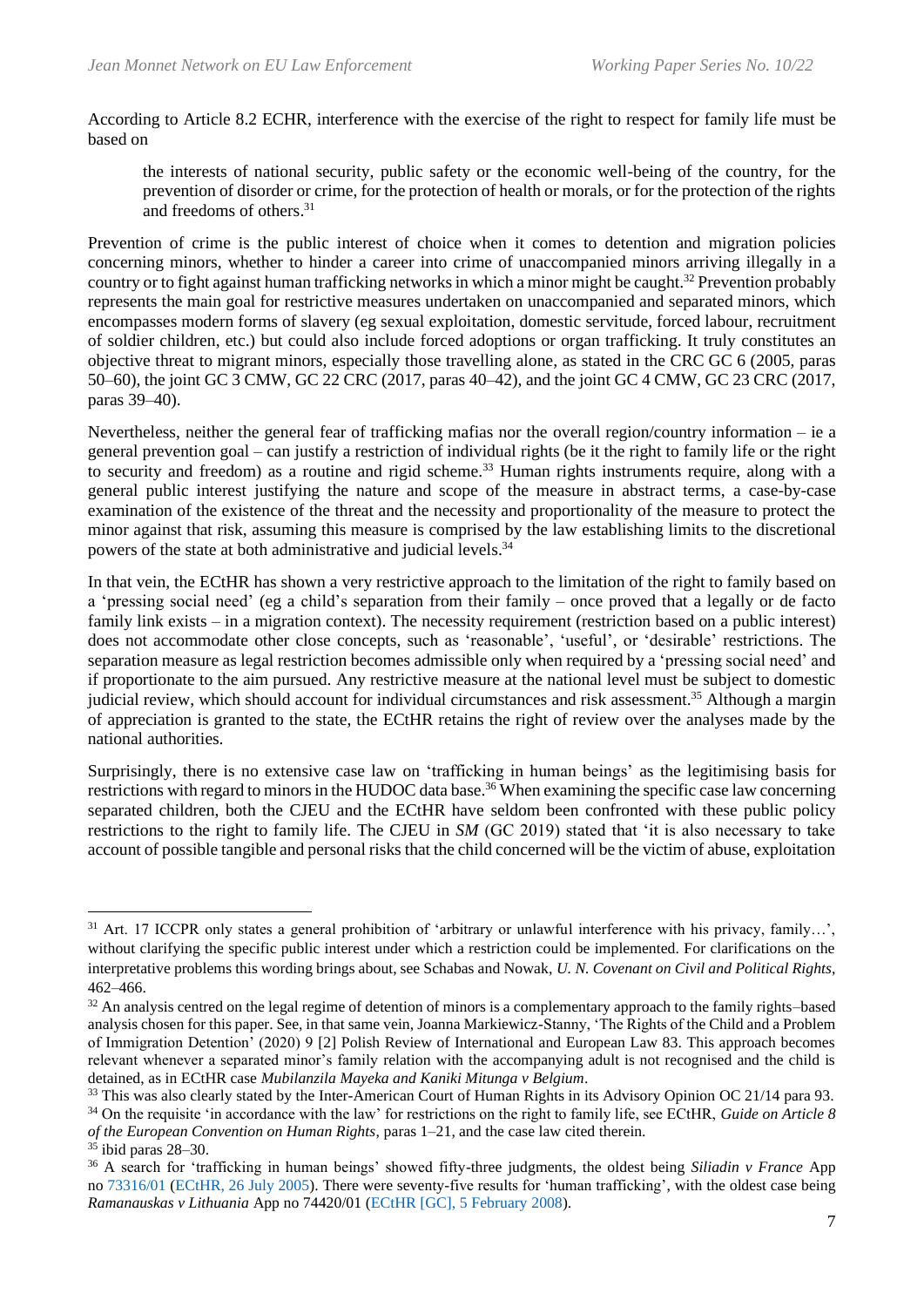or trafficking.'<sup>37</sup> This pressing social need has been invoked by the parties before the ECtHR in *Rahimi*,<sup>38</sup> although this Court has not taken any consideration into the argument. In *Mubikanzila*, instead, the ECtHR asserted that the detention of the minor could hypothetically be justified based on 'the interests of national security or the economic well-being of the country or, just as equally, for the prevention of disorder or crime', although it concluded that this very detention provoked a violation of the minor's right to family life, as

the effect of the second applicant's detention was to separate her from the member of her family in whose care she had been placed and who was responsible for her welfare, with the result that she became an unaccompanied foreign minor, a category in respect of which there was a legal void at the time. Her detention significantly delayed the applicants' reunification. The Court further notes that, far from assisting her reunification with her mother, the authorities' actions in fact hindered it.<sup>39</sup>

In summary, European Courts have found violations of a minor's right to a family in situations where family reunification has been impeded either by not recognising a non-European legal family bond (*kafala*) or by not respecting the accompanying adult relationship (extended family) as a caretaker in transit while the child was being safely transferred to or reunited with their legal or biological family, and whereby a separation measure based on a public interest – such as fighting organised crime – is not proved indispensable in the circumstances of the specific case.

III. The Best Interests of the Child: A Solomon Sword between General and Particular Protection of Separated Minors for Enhanced Compliance

The cornerstone of the 1989 United Nations Convention on the Rights of the Child in regard to children's protection is the 'best interests of the child', embodied in Article 3.1:

In all actions concerning children, whether undertaken by public or private social welfare institutions, courts of law, administrative authorities or legislative bodies, the best interests of the child shall be a primary consideration.<sup>40</sup>

Both the CRC<sup>41</sup> and legal scholars<sup>42</sup> have stated that the 'best interests' clause is at the same time a principle for children's rights interpretation from which new and specific rights arise, along with a procedural rule.<sup>43</sup> It is not an abstract notion, yet it gains significance when applied to the specific circumstances of a case.<sup>44</sup>

Although the 'best interests' principle is not present in the ECHR, given that minors' rights are not individualised as the Convention dates back to  $1950<sup>45</sup>$  it has been present in ECtHR case law since the  $1990s<sup>46</sup>$ as a criterion to be taken into account when pondering the need for separation against conflicting rights<sup>47</sup> or when assessing the need in a democratic society for a measure such as the expulsion of a minor.<sup>48</sup> On the other

<sup>44</sup> UNGA Res 73/195 (11 January 2019) UN Doc A/RES/73/195 para 15 (h).

<sup>37</sup> C-129/18 *SM v Entry Clearance Officer, UK Visa Section* [\(CJEU \[GC\], 26 March 2019\)](https://curia.europa.eu/juris/document/document.jsf;jsessionid=E021315E03CC1D33E229103561BE4084?text=&docid=212226&pageIndex=0&doclang=EN&mode=lst&dir=&occ=first&part=1&cid=941980) para 70.

<sup>38</sup> *Rahimi v Greece* para 58.

<sup>39</sup> *Mubilanzila Mayeka and Kaniki Mitunga v Belgium* para 82.

<sup>40</sup> United Nations, *Treaty Series* [vol 1577](http://treaties.un.org/doc/Publication/UNTS/Volume%201577/v1577.pdf) (United Nations 1999) 3.

<sup>41</sup> CMW/C/GC/3-CRC/C/GC/22 para 32.f.

<sup>42</sup> Jorge Cardona Llorens, 'La Convención sobre los Derechos del Niño: significado, alcance y nuevos retos' (2012) 2 Educatió Siglo XXI 48, 53–54.

<sup>&</sup>lt;sup>43</sup> UN Committee on the Rights of the Child (CRC), 'General Comment No. 14 (2013) on the right of the child to have his or her best interests taken as a primary consideration (Art. 3, para. 1)' (29 May 2013) UN Doc CRC/C/GC/14.

<sup>&</sup>lt;sup>45</sup> The only mention of minors' rights in the European Convention on Human Rights appears in Article 5.1.d, on especial rules concerning a minor's detention. Later, Article 5 of the 1984 Additional Protocol 7 mentioned children's interests when addressing equality between spouses.

<sup>&</sup>lt;sup>46</sup> The term 'best interests of the child' can be found in previous cases, although only as a reference to national legislation or arguments put forward by the parties. The first mention in the Court's reasoning is to be found in *Hokkanen v Finland* App no [19823/92](https://hudoc.echr.coe.int/eng#{%22appno%22:[%2219823/92%22]}) [\(ECtHR, 23 September 1994\)](https://hudoc.echr.coe.int/eng#{%22itemid%22:[%22001-57911%22]}) para 58.

<sup>47</sup> *Johansen v Norway* App no [17383/90](https://hudoc.echr.coe.int/eng#{%22appno%22:[%2217383/90%22]}) [\(ECtHR, 7 August 1996\)](https://hudoc.echr.coe.int/eng#{%22itemid%22:[%22001-58059%22]}) para 78.

<sup>48</sup> *Maslov v Austria* App no [1638/03](https://hudoc.echr.coe.int/eng#{%22appno%22:[%221638/03%22]}) [\(ECtHR, 23 June 2008\)](https://hudoc.echr.coe.int/eng#{%22itemid%22:[%22001-87156%22]}) para 82.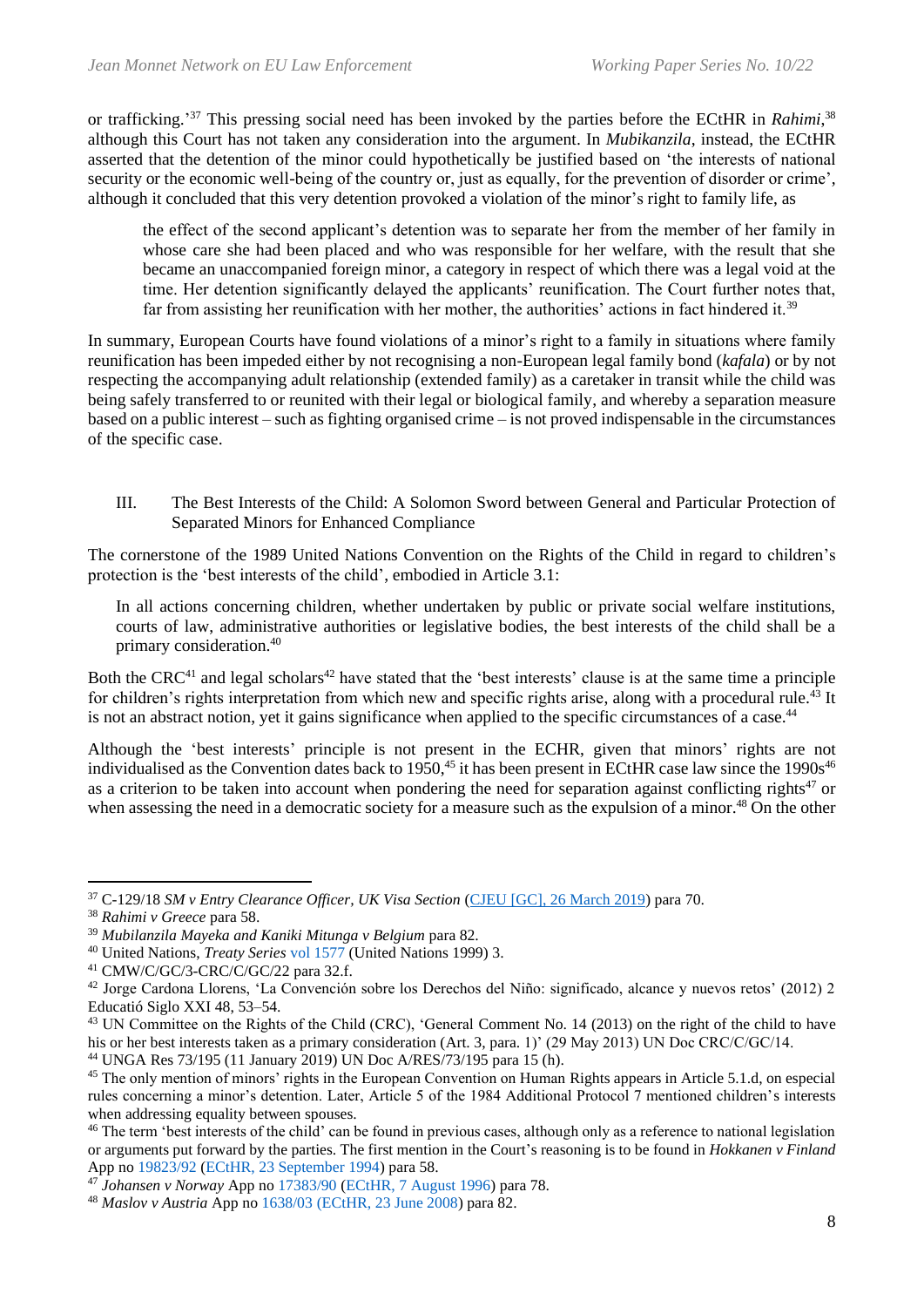hand, EU law includes specific and direct references to the best interests of the child – inspired by the 1989 Convention on the Rights of the Child – to be considered when applying any measure concerning minors. $49$ 

The very concept of the best interests of the child requires a case-by-case examination of a minor's right to a family, weighted against the eventual risk arising out of organised crime – human trafficking or other. No general measure is acceptable without a risk assessment. While the determination is undertaken, a separation measure from the accompanying adult is to be considered exceptional, as declared by the ECtHR (see Section II.c. above) and the CRC.<sup>50</sup> Nevertheless, accompanying measures such as observation through public services – either in public premises or through institutions, such as assisted housing with the help of collaborative NGOs – should be in place. These very measures may contribute to clarifying the case, observing the relationship between the child and the accompanying adult while keeping the minor protected under control and surveillance. Yet no separation or internment measure should be automatically adopted without prior risk determination and assessment, unless there is an imminent or actual danger of being held in a human trafficking network or any other form of criminal activity. The United Nations High Commissioner for Refugees (UNHCR) has already developed methodologies for such a risk assessment, <sup>51</sup> and a collection of best practices has been published by the European Union Agency for Fundamental Rights (FRA).<sup>52</sup> In any event, neither the child's right to be heard (Article 12, 1989 CRC) nor respect for the non-refoulement principle should be forgotten. <sup>53</sup> The best interest of the child requires an individualised analysis of the relationship between the accompanying adult and the minor in order to determine whether it amounts to a de facto family bond, which immediately engages the minor's right to family life, or whether the adult is a temporary guardian transferring the child to a family nucleus, guaranteeing per se the access of the minor to their family as part of the guaranteed minor's right to family life. In the latter case specifically, it should be stressed the need for the EU Member State to where the child arrives to facilitate the transit of the minor to the country where a family member is present, provided that it is in the best interest of the minor, *mutatis mutandis* what it is already foreseen for asylum seekers.<sup>54</sup>

To conclude, some proposals are to be advanced to cope with the current blindness of European and domestic legislation towards the specifics of the separated minors' living and legal situation.<sup>55</sup>

On a normative level, a triple proviso could be specified in EU migration rules, building on the especial situation of separated minors. First, the category of separated minors should be made explicit in EU and national legislation, properly defined and clarified, as a differentiated situation from the unaccompanied minor status and regime. Second, the broader concept of family bonds as per jurisprudential developments should be expressly acknowledged in legislation. In this regard, it should not be limited – as it is now – to the sole legal or customary bonds in EU Member States. It should rather include other ties as prescribed or recognised in the minor's country of origin or transit states. Third, in cases of intended reunification either in the context of general migration or protection seekers, arrival Member State obligations should not depend on the legality of the adult family member status in the destination Member State. The best interests of the child might be in opposition to a situation in which the minor is to be considered unaccompanied and, consequently, taken into

 $49$  See Article 20, setting the general rules for the implementation of any provision involving minors, and accordingly, Article 6 (guarantees for minors) in Council Directive 2011/95/EU, Regulation (EU) No 604/2013 of the European Parliament and of the Council of 26 June 2013 establishing the criteria and mechanisms for determining the Member State responsible for examining an application for international protection lodged in one of the Member States by a third-country national or a stateless person [2013] OJ L 180 [<http://data.europa.eu/eli/reg/2013/604/oj>](http://data.europa.eu/eli/reg/2013/604/oj).

<sup>50</sup> UN Doc CRC/C/GC/14 paras 58–66 [<https://www.refworld.org/docid/51a84b5e4.html>](https://www.refworld.org/docid/51a84b5e4.html).

<sup>51</sup> UNHCR, 2021 UNHCR Best Interests Procedure Guidelines.

<sup>52</sup> European Union Agency for Fundamental Rights (FRA), *Separated, Asylum-Seeking Children in European Union Member States* and *Current Migration Situation in the EU: Separated Children*.

<sup>53</sup> UN Committee on the Rights of the Child (CRC), 'General Comment No. 6 (2005) on Treatment of Unaccompanied and Separated Children Outside their Country of Origin' (17 May–3 June 2005) para 26.

<sup>54</sup> Article 8.1 and 2, Council Regulation (EC) No 604/2013 of 26 June 2013 establishing the criteria and mechanisms for determining the Member State responsible for examining an application for international protection lodged in one of the Member States by a third-country national or a stateless person (recast) [2013] OJ L 180/31.

<sup>&</sup>lt;sup>55</sup> For all, see the specificities of the invisibility of separated minors in Punto Nacional de Contacto de la Red Europea de Migración en España*, Estudio sobre el régimen de los menores extranjeros no acompañados tras la determinación de su estatus: España 2017* (2017).